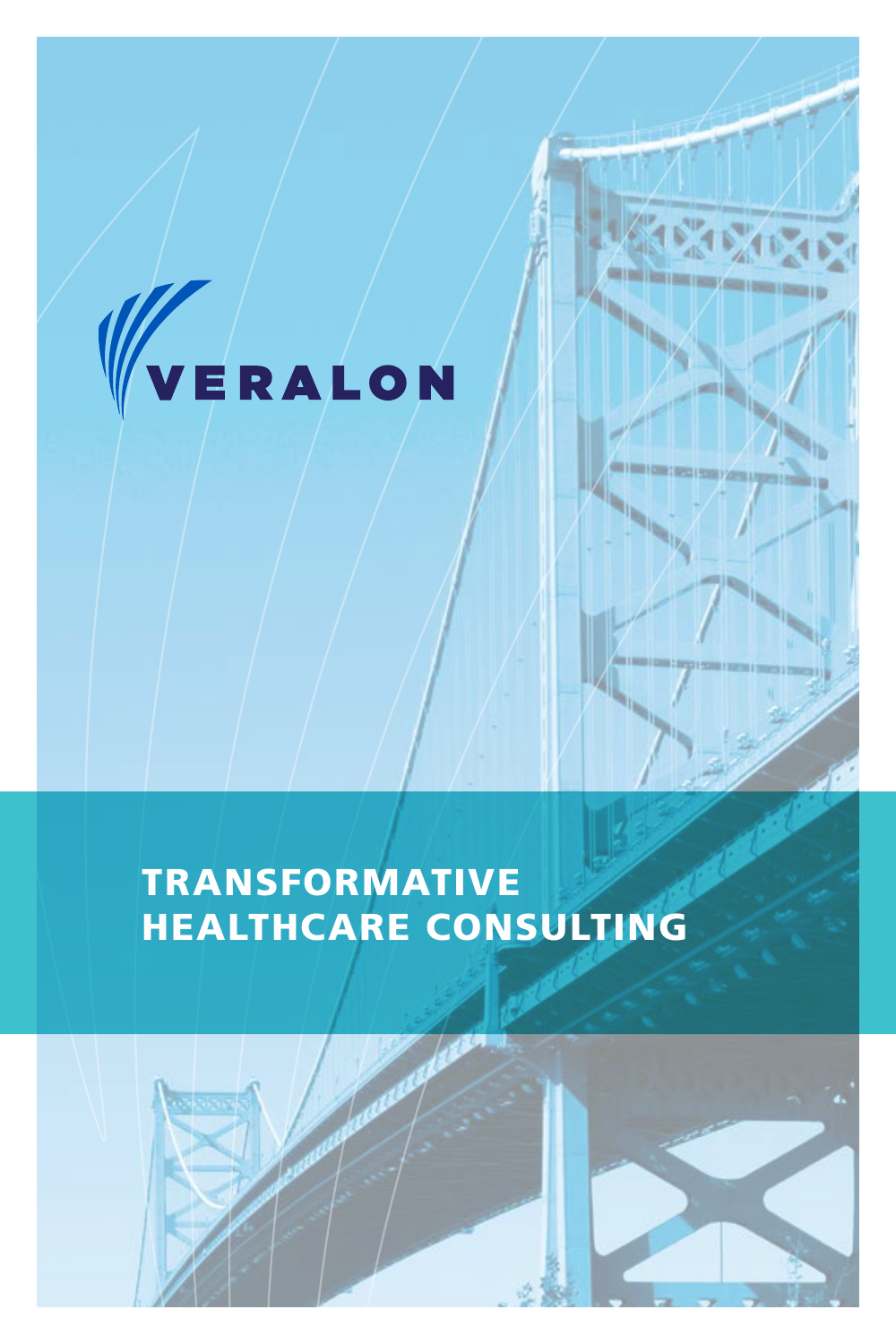**Veralon partners with healthcare leaders to help them develop resilient, sustainable healthcare organizations.** 

**We are national leaders in healthcare strategy and implementation, with outstanding skills in valuation and financial modeling. Veralon's senior consultants are thought leaders with the experience and creativity to develop innovative approaches to your challenges, whether those are familiar or new in the industry.**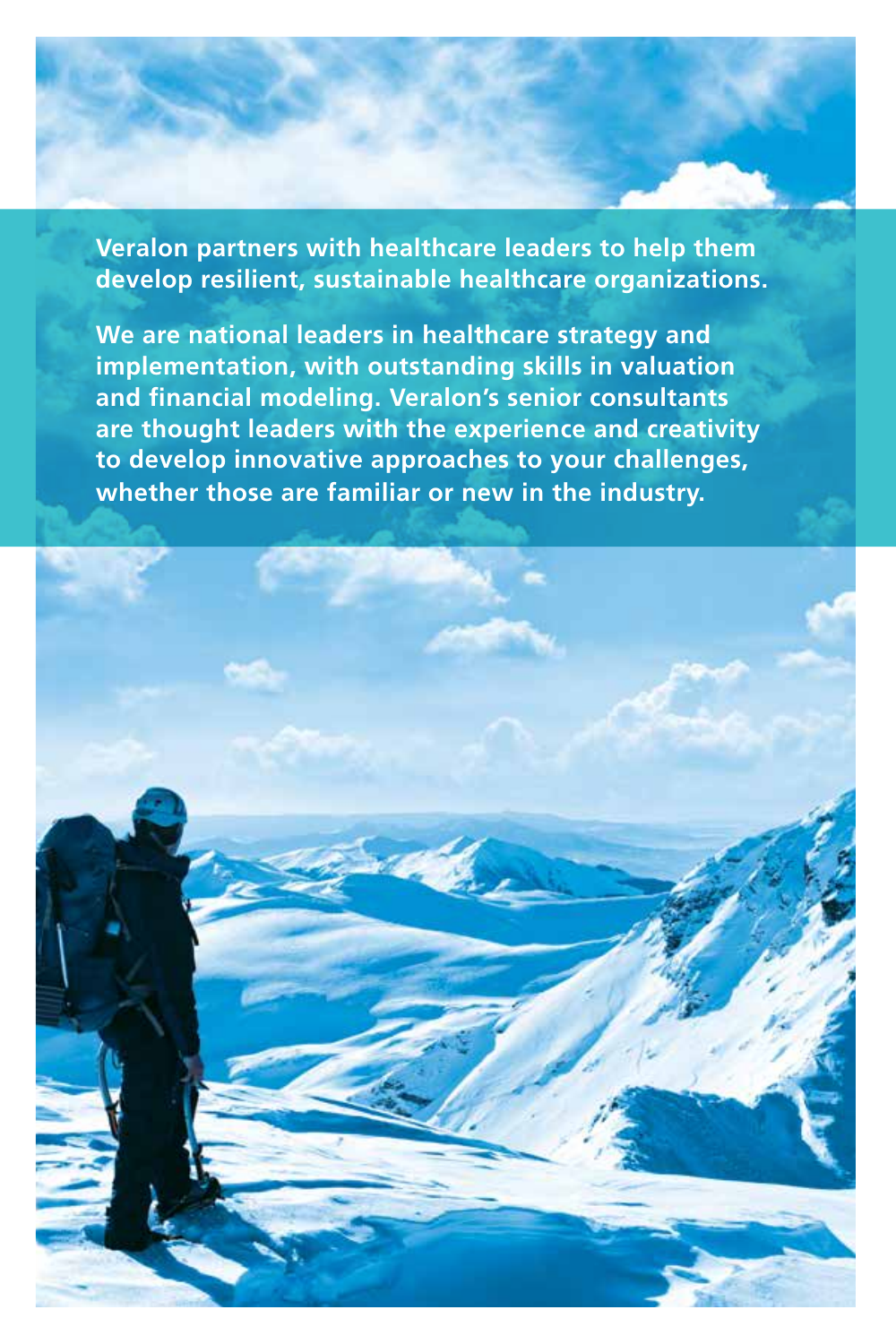# IN A FOREST, NO TREE STANDS ALONE

With a forest of interrelated challenges facing healthcare organizations, you need consultants who can see beyond the tree they are facing. Value-based payment motivates clinical transformation; physician engagement may require compensation valuation; shared savings require quality of care improvement; acquisitions thrive on integration planning.

Veralon has the extensive skill set and experience to see and address the interrelationships that make up your "forest," whether you are developing organizational strategy, considering an acquisition, or developing your capabilities in population health management. We offer expertise built on years of experience across a wide spectrum of services. We know that in healthcare consulting, relationships count.

> of our business comes from prior clients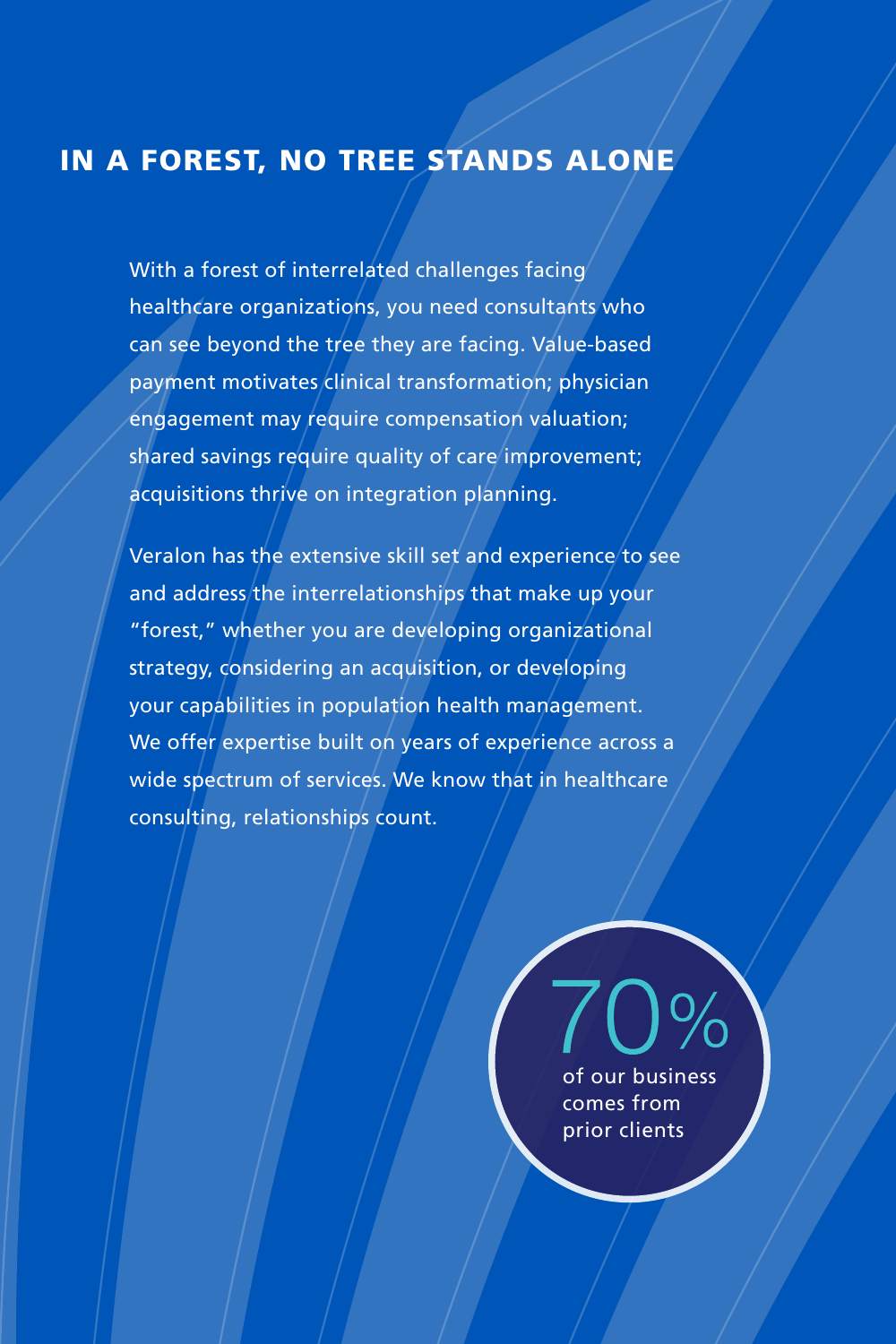### THE EXPERIENCE AND CAPABILITIES TO DELIVER

**Veralon has completed thousands of consulting engagements for:** 

- **Health systems**
- **Community hospitals**
- **Academic medical centers**
- **ACOs/PHOs/CINs**
- **Health plans**
- **Physician groups**

**Our directors, principals, and managers average more than 25 years of healthcare industry consulting and operational experience, much of it hands on, so we can successfully attack complex problems that require senior-level intuition and expertise. We hold MBAs, CVAs, other credentials and a deep commitment to helping our clients.**

> Our senior team averages over 25 years of experience

**STORE** 

**As a team, we have a combination of strategic, financial, management, and clinical insight that allows us to effectively address the many challenges you face.**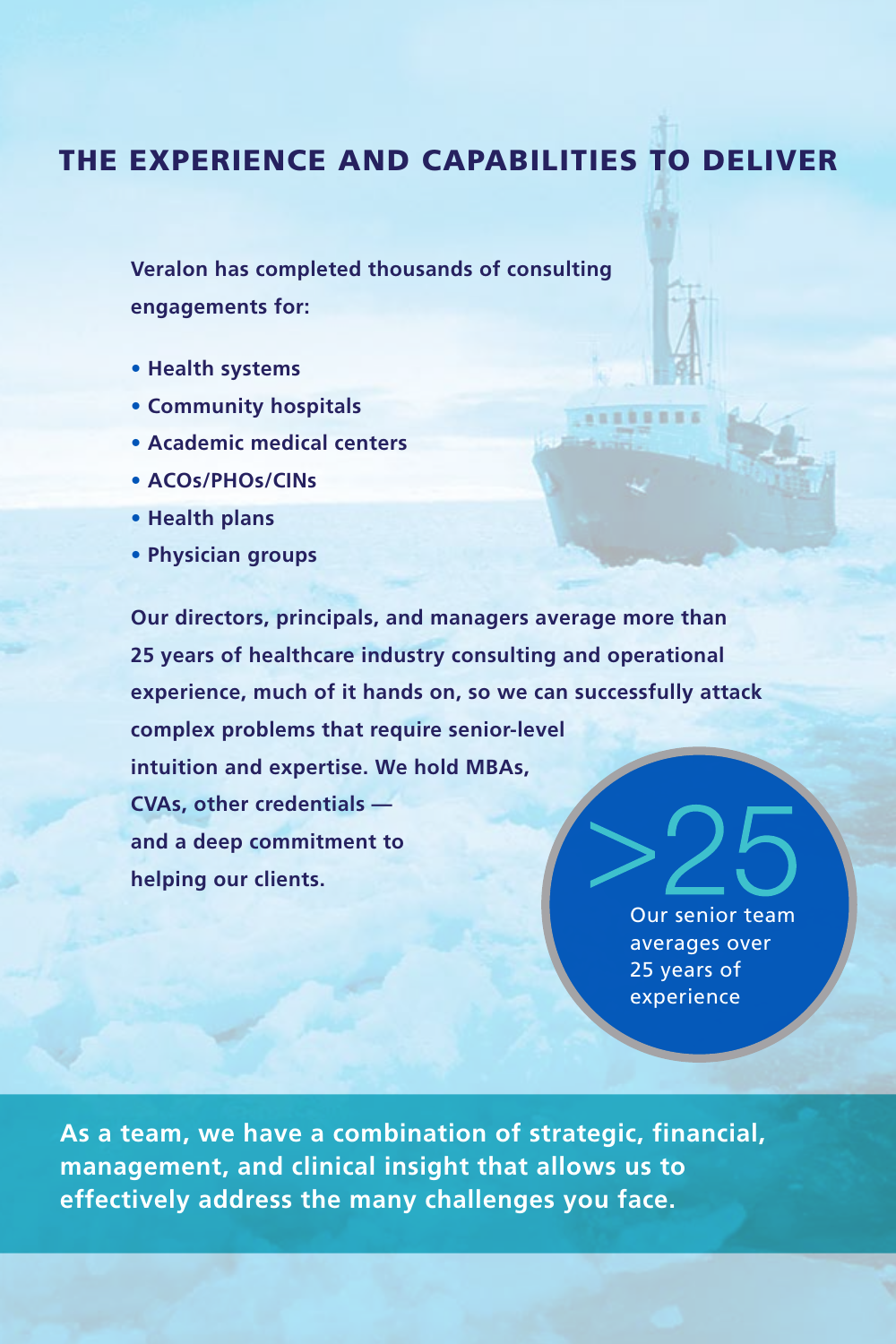## READY TO MEET YOUR NEEDS

Veralon offers a full range of services to meet your consulting needs.

We have offices in Philadelphia, Chicago, and New York City, and have worked throughout the contiguous United States, as well as Canada.

#### **Our services include:**



We convert your strategic goals and market data into reliable financial assessments and practical healthcare planning recommendations.

We can examine your ability to stay independent, look at partnership opportunities, create a merger agreement, develop an implementation plan, or plan for true system integration.

We support you in developing, implementing, and optimizing structures and programs to improve quality of care and use resources efficiently.

Our certified valuators keep you in compliance, and provide methodological rigor, yet are flexible and creative enough to respond to the wide variety of situations that arise.